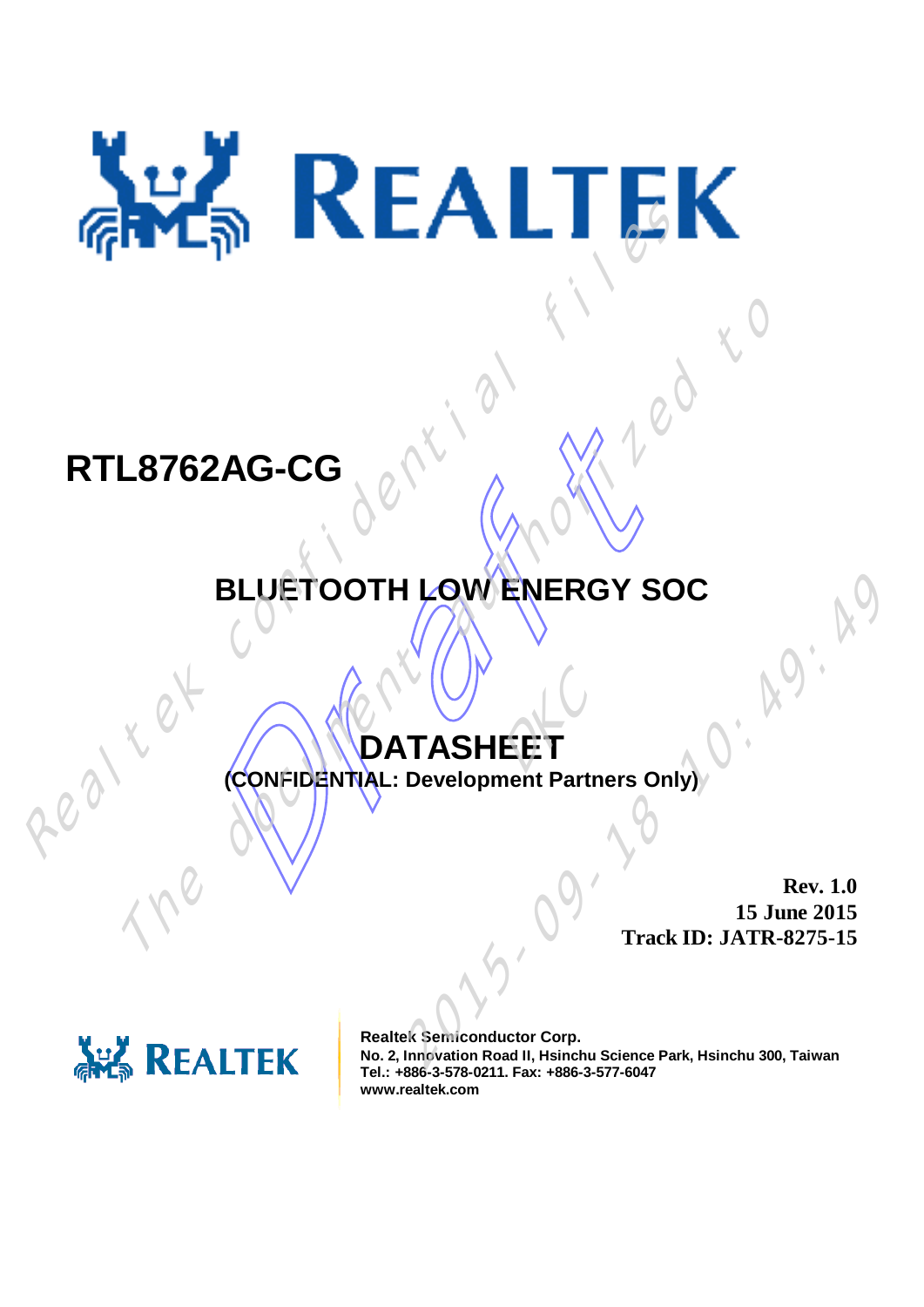

#### **COPYRIGHT**

© 2015 Realtek Semiconductor Corp. All rights reserved. No part of this document may be reproduced, transmitted, transcribed, stored in a retrieval system, or translated into any language in any form or by any means without the written permission of Realtek Semiconductor Corp.

#### **DISCLAIMER**

#### **TRADEMARKS**

#### **USING THIS DOCUMENT**

#### **REVISION HISTORY**

|                                         |                                                 | aansiintee, aanserioed, stored in a retrievar system, or aansiated mto any ianguage in any rorm or by any<br>means without the written permission of Realtek Semiconductor Corp.                                                                                                       |
|-----------------------------------------|-------------------------------------------------|----------------------------------------------------------------------------------------------------------------------------------------------------------------------------------------------------------------------------------------------------------------------------------------|
| <b>DISCLAIMER</b>                       |                                                 |                                                                                                                                                                                                                                                                                        |
|                                         | technical inaccuracies or typographical errors. | Realtek provides this document 'as is', without warranty of any kind. Realtek may make improvements and/or<br>changes in this document or in the product described in this document at any time. This document could include                                                           |
| <b>TRADEMARKS</b>                       |                                                 |                                                                                                                                                                                                                                                                                        |
|                                         |                                                 | Realtek is a trademark of Realtek Semiconductor Corporation. Other names mentioned in this document are<br>trademarks/registered trademarks of their respective owners.                                                                                                                |
| <b>USING THIS DOCUMENT</b>              |                                                 |                                                                                                                                                                                                                                                                                        |
| information.<br><b>REVISION HISTORY</b> |                                                 | This document is intended for the software engineer's reference and provides detailed programming<br>Though every effort has been made to ensure that this document is current and accurate, more information may<br>have become available subsequent to the production of this guide. |
| <b>Revision</b><br>1.0                  | <b>Release Date</b><br>2015/06/15               | <b>Summary</b><br>First release.                                                                                                                                                                                                                                                       |
|                                         |                                                 | 225-29.                                                                                                                                                                                                                                                                                |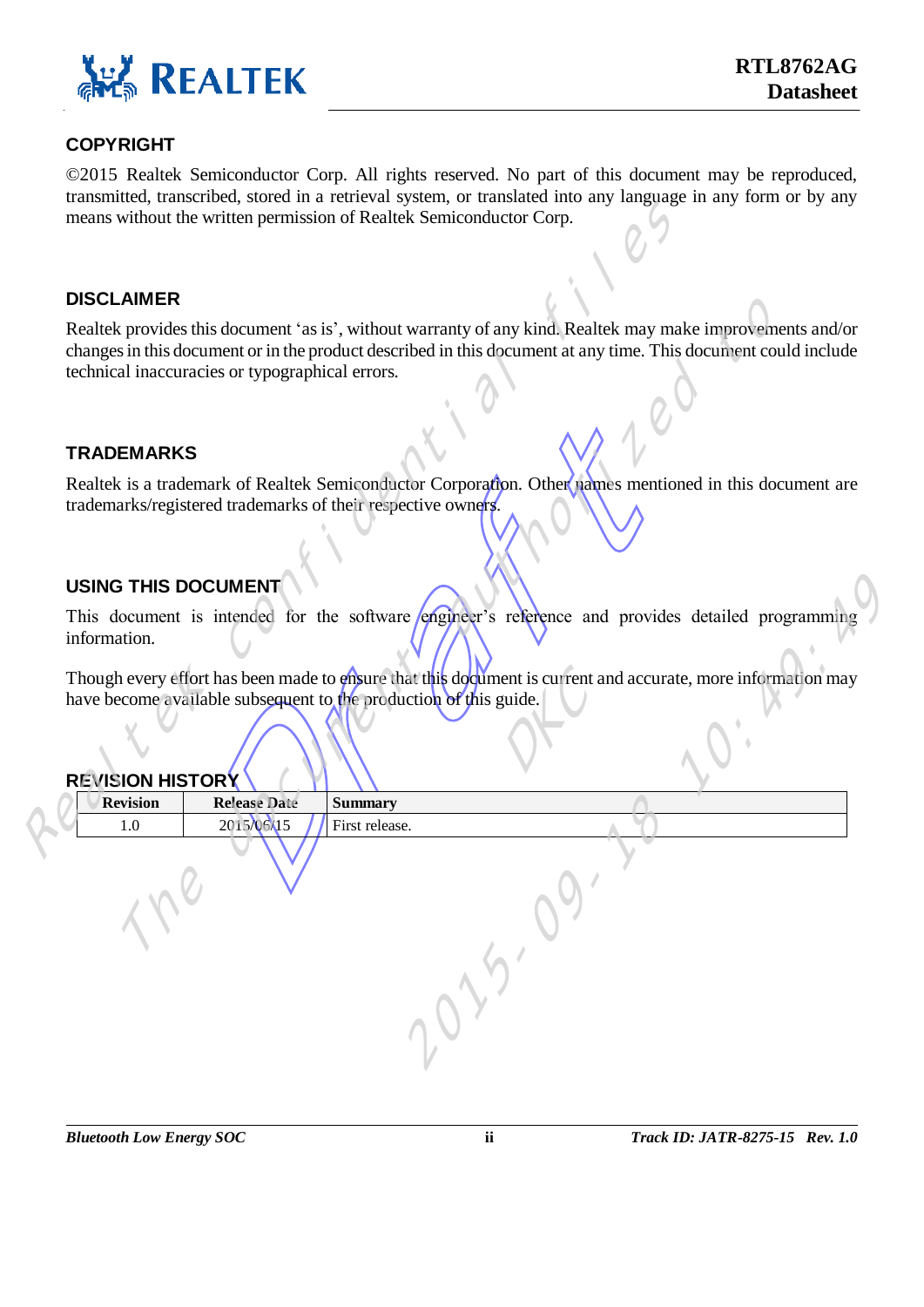

#### **Table of Contents**

| 1.           |                                             |  |
|--------------|---------------------------------------------|--|
| 2.           |                                             |  |
| 3.           |                                             |  |
| $\mathbf{4}$ |                                             |  |
|              |                                             |  |
|              | 4.1.                                        |  |
| 5.           |                                             |  |
|              | 5.1.                                        |  |
|              | 5.2.                                        |  |
|              | 5.3.                                        |  |
|              | 5.4.<br>5.5.                                |  |
|              | 7<br>5.6.                                   |  |
|              | GPIO PINS.<br>5.7.                          |  |
|              | ELECTRICAL AND THERMAL CHARACTERISTICS      |  |
| 6.           |                                             |  |
|              | 6.1.                                        |  |
|              | 6.2.                                        |  |
|              | 6.3.                                        |  |
|              | POWER CONSUMPTION.<br>6.4.                  |  |
|              | 6.4.1.                                      |  |
|              | GPS/Beidou Mode Power Consumption<br>6.4.2. |  |
|              | 6.4.3.<br>6.5.                              |  |
|              |                                             |  |
|              |                                             |  |
|              | 6.6.2.                                      |  |
|              | MECHANICAL DIMENSIONS                       |  |
| 7.           |                                             |  |
|              | $7\overline{.1}$ .                          |  |
| 8.           | 12<br><b>ORDERING INFORMATION</b>           |  |
|              |                                             |  |
|              |                                             |  |
|              |                                             |  |
|              |                                             |  |
|              |                                             |  |
|              |                                             |  |
|              |                                             |  |
|              |                                             |  |
|              | 10-20-01                                    |  |
|              |                                             |  |
|              |                                             |  |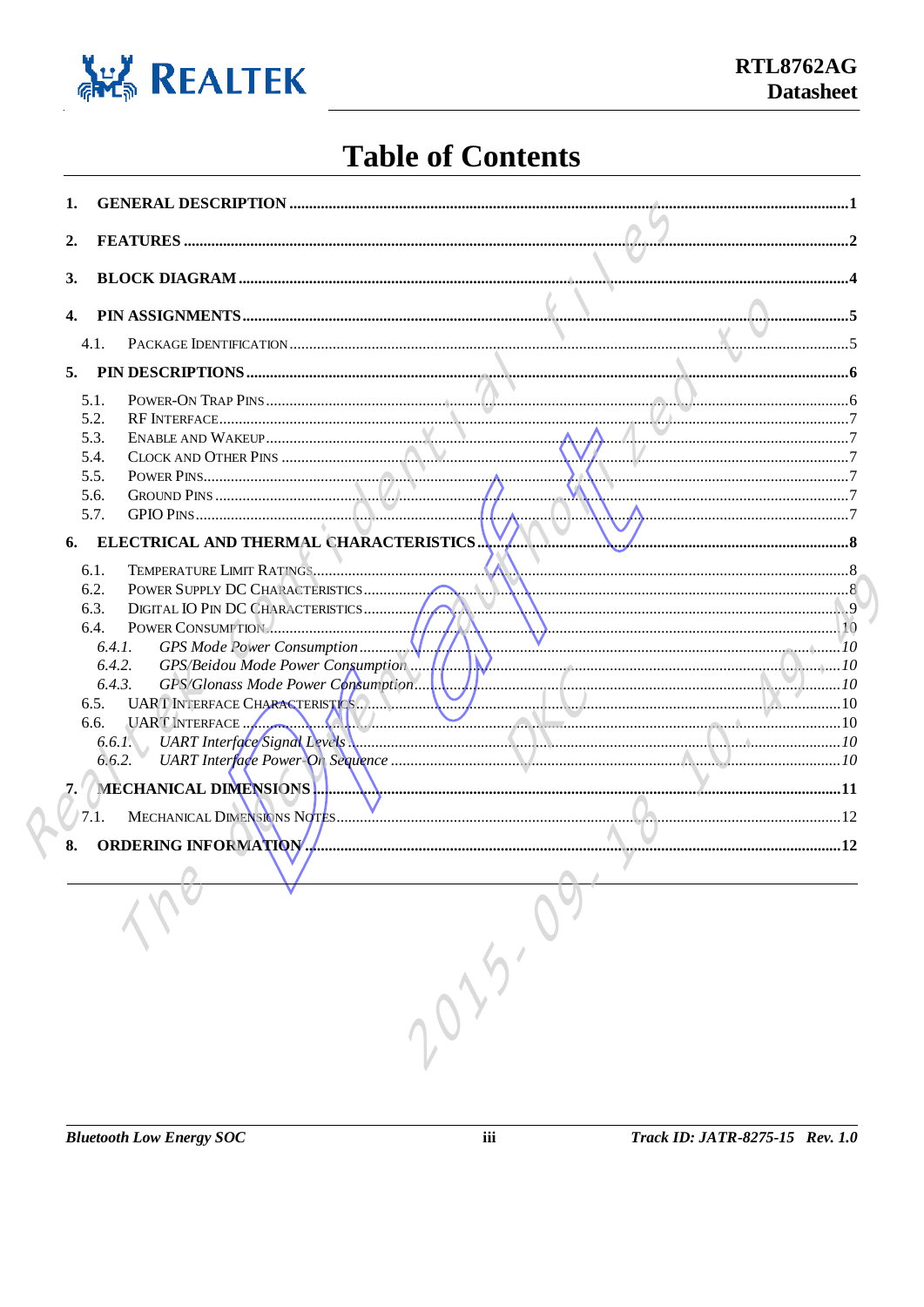

#### **List of Tables**

| TABLE 15. UART INTERFACE POWER-ON SEQUENCE |  |
|--------------------------------------------|--|
|                                            |  |
|                                            |  |
|                                            |  |

#### List of Figures

| FIGURE 1. BLOCK DIAGRAM           |  |  |                                                               |
|-----------------------------------|--|--|---------------------------------------------------------------|
| FIGURE 2. PIN ASSIGNMENTS         |  |  |                                                               |
| FIGURE 3. UART INTERFACE WAVEFORM |  |  |                                                               |
|                                   |  |  |                                                               |
|                                   |  |  | FIGURE 5. UART POWER ON SEQUENCE WITH HARD WARE FLOW CONTROL. |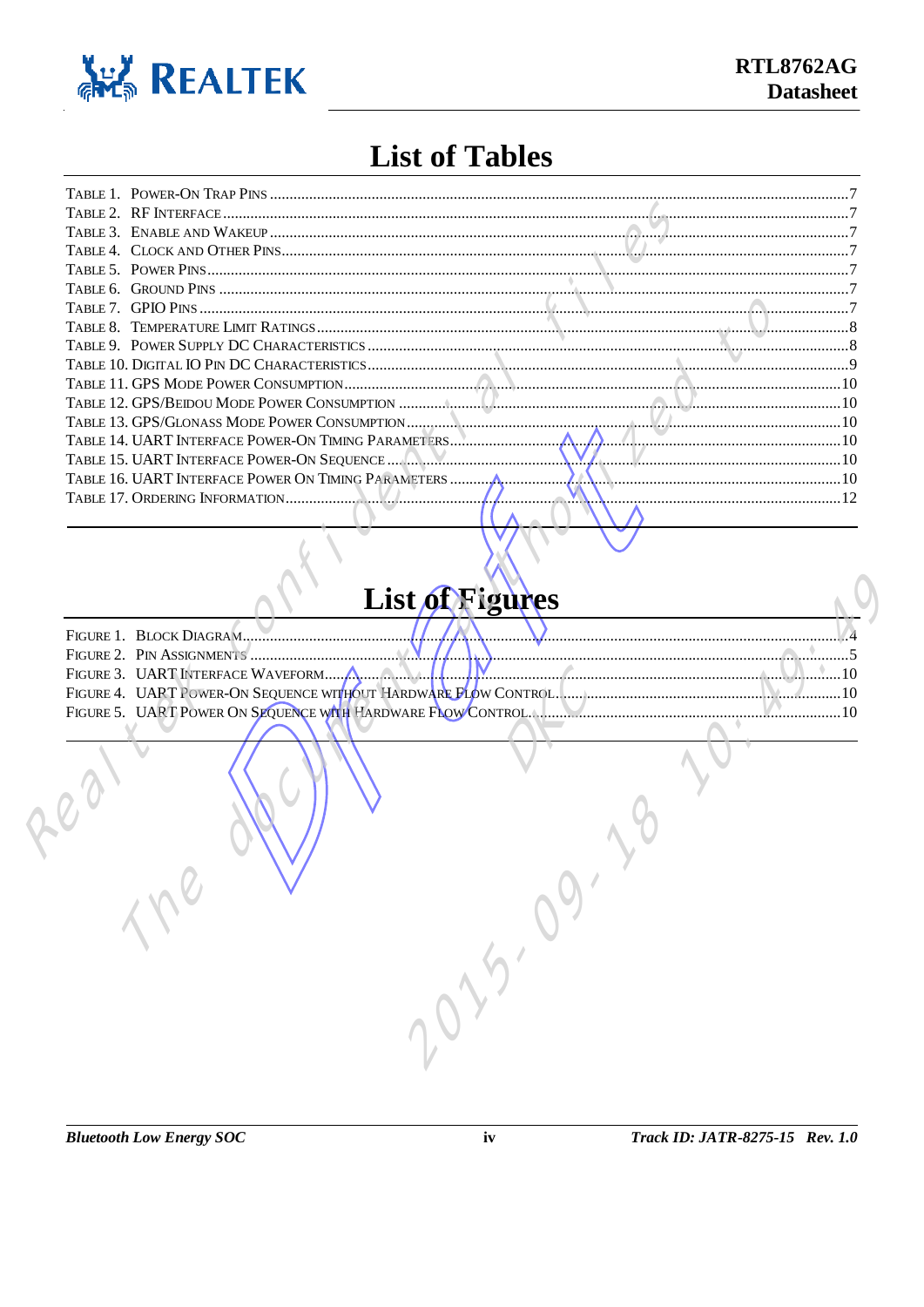

#### <span id="page-4-0"></span>**1. General Description**

The RTL8762AG is an ultra -low power system on chip solution for Bluetooth low energy applications. The RTL8762AG combines the excellent performance of a leading RF transceiver with ARM Cortex M0, 256KB eflash, 80KB RAM, and rich powerful supporting features and peripherals. The RTL8762AG embeds IR transceiver, hardware keyscan, and Quad -decoder on a single IC. The RTL8762AG comes with QFN32 PET NY TOLET CONDitions the excellent performance of a ladding RF memories with QRN Concert MAQ, 256KB RM<br>
Tenderic Files The document as peach and Quad-decoder on a single IC. The RTIS762AG comes with QRN22<br>
prackage.<br>

References of the Contractor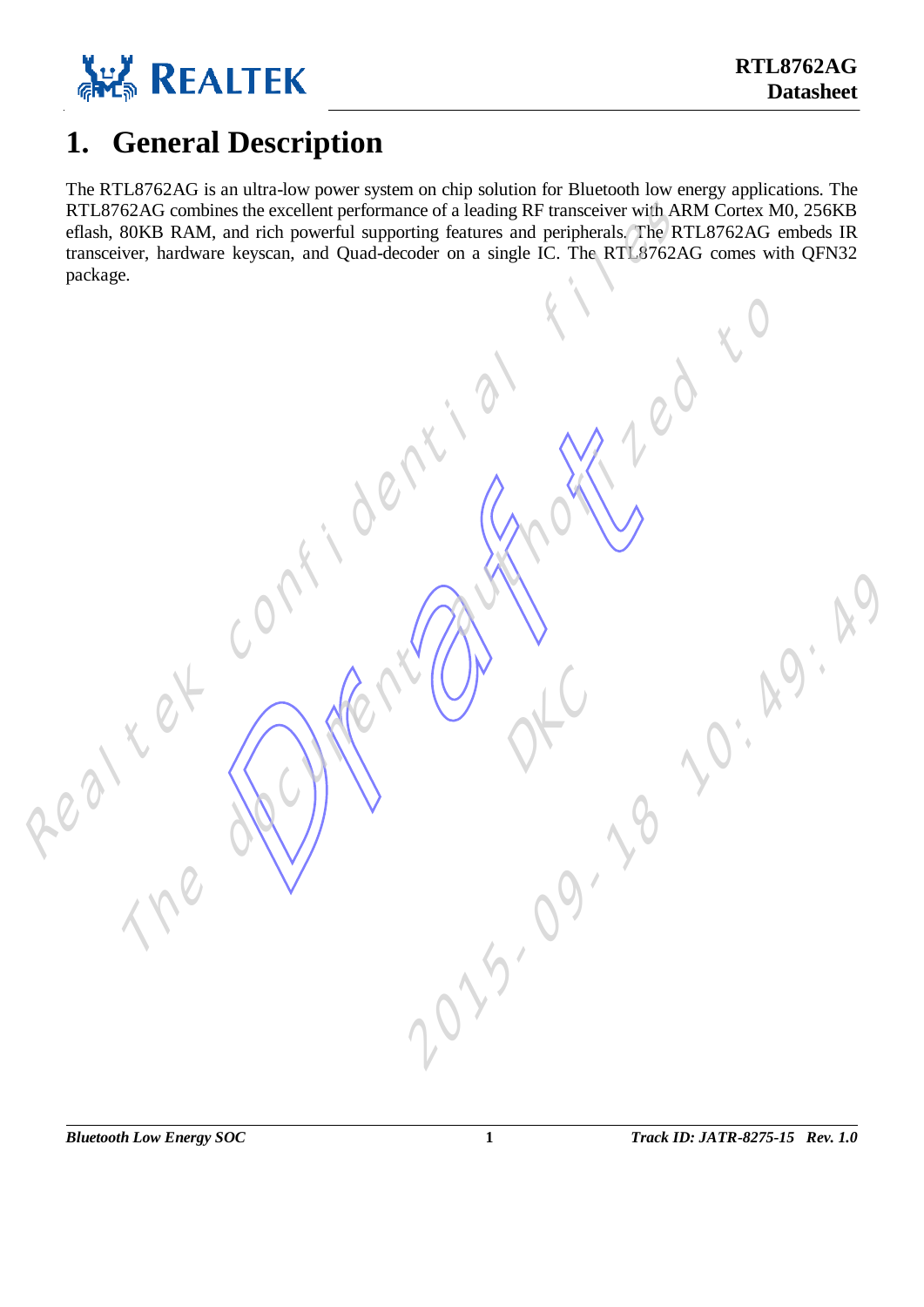

#### <span id="page-5-0"></span>**2. Features**

#### **General**

- Ultra low power consumption with intelligent **PMU**
- $\blacksquare$  Support the Bluetooth 4.2 core specification
- Integrate MCU to execute Bluetooth protocol stack
- Support fully multiple Low Energy states
- Support LE L2CAP Connection Oriented Channel Support
- Support LE low duty directed advertising
- Support LE data length extension feature
- Support OTA (Over-the-Air) programming mechanism for firmware upgrade
- Support internal 32KHz OSC or external 32KHz clock input for low power mode.
- Support GAP, ATT/GATT, SMP, L2CAP
- E L2CAP Connection Oriented<br>
E low duty directed advertising<br>
E data length extension feature<br>
E data length extension feature<br>
Draft (Over-the-Air) programming<br>
Information feature<br>
Draft (Diver-the-Air) programming<br>
Inf Generic Applications for GAP Central, Peripheral, Observer and Broadcaster Roles Home Authorities Confidential files Authorities Confidential files Authorities Authorities Authorities Support Elisabeth Confidential Support Elisabeth Confidential Support Elisabeth Channel Support Elisabeth Channel Supp

#### **Platform**

- ARM Cortex-M0 (Maximum 52MHz)
- 256KB embedded flash
- 80KB RAM
- 2KB e-fuse
- Support AES128/192/256 encrypt/decrypt engine

#### **Bluetooth Transceiver**

- Fast AGC control to improve receiving dynamic range
- Support Bluetooth Low Energy PHY

#### **Peripheral Interfaces**

- Flexible General Purpose IOs (15GPIOs with 32QFN)
- Three configurable LED pins
- Hardware Keyscan and Quad-decoder
- Embed IR transceiver
- Embed 8-CH 12-bit Sigma -Delta ADC
- **Real-time counters (RTC)**
- Support 3wire/2wire SPI
- Support Low power comparator
- Timer x 8
- I2C x 2
- PWM x 4
- Support 40MHz XTAL

#### **Application**

- TV Remote Controller
- LE HID
- Beacon
-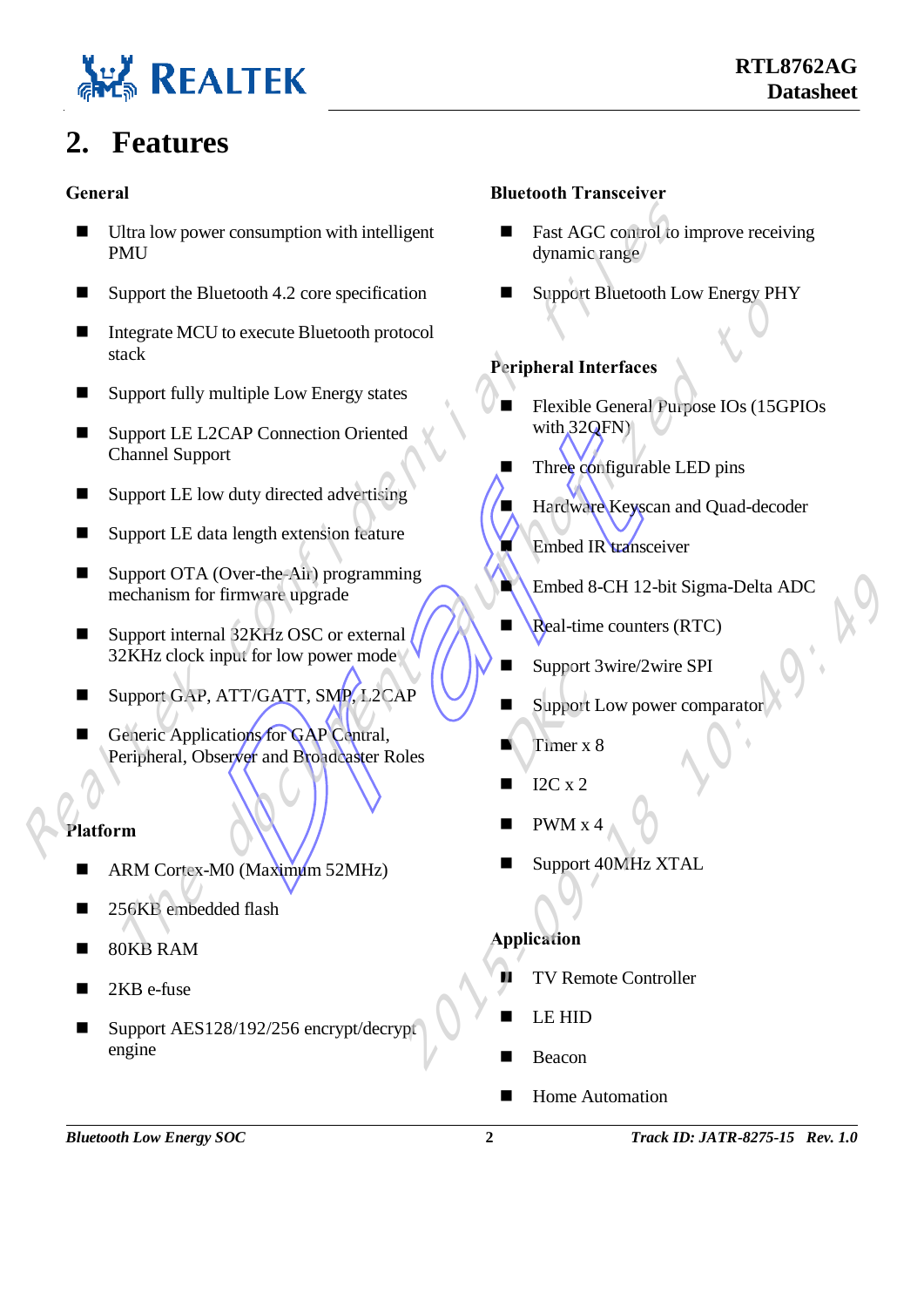

#### ■ Key Fob

- **Wristband**
- **Nearable Device** Realtech confidential files to

#### **Package**

■ 32-pin 5mmx5mm QFN

References of the Contractor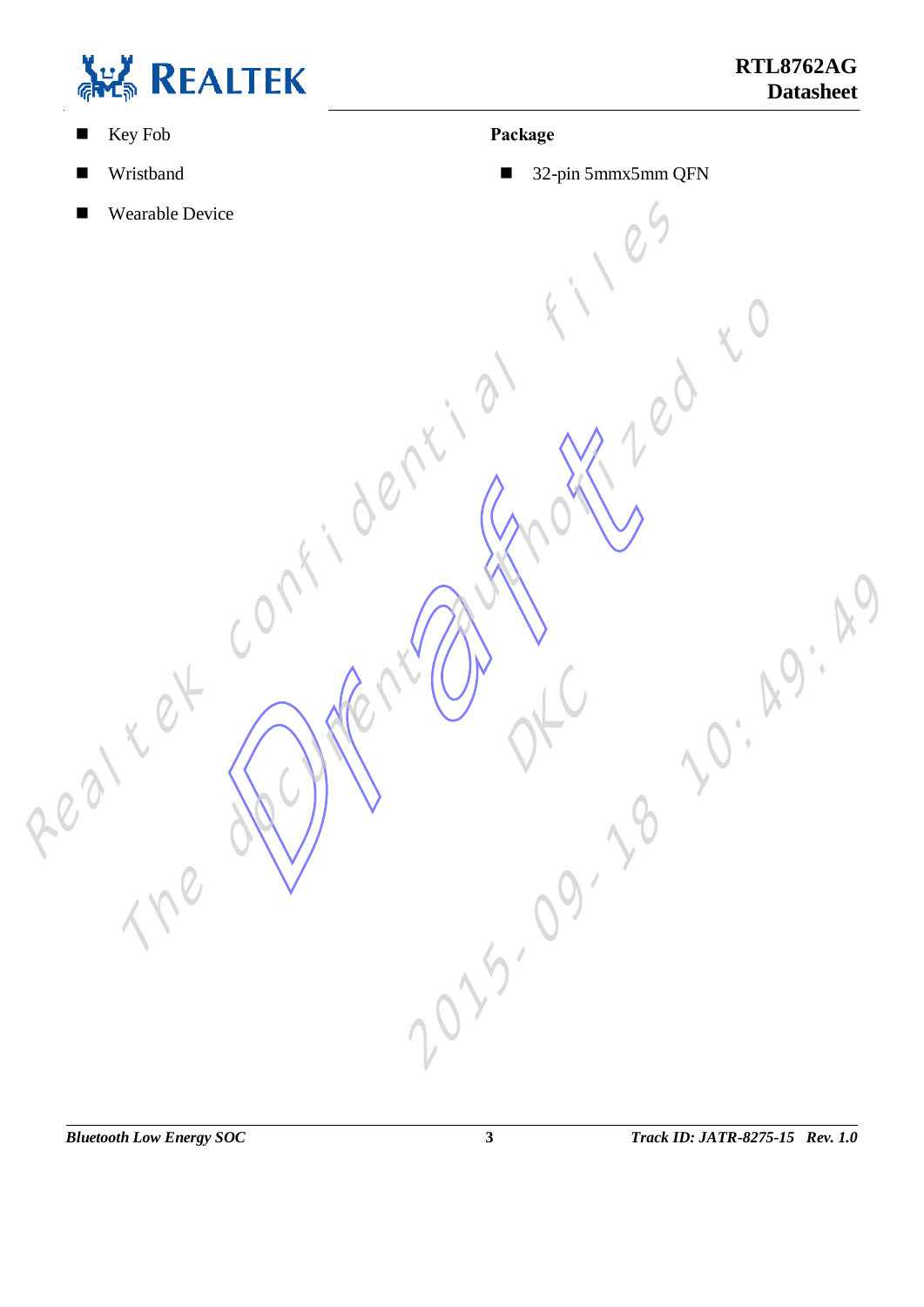

#### <span id="page-7-0"></span>**3. Block Diagram**

<span id="page-7-1"></span>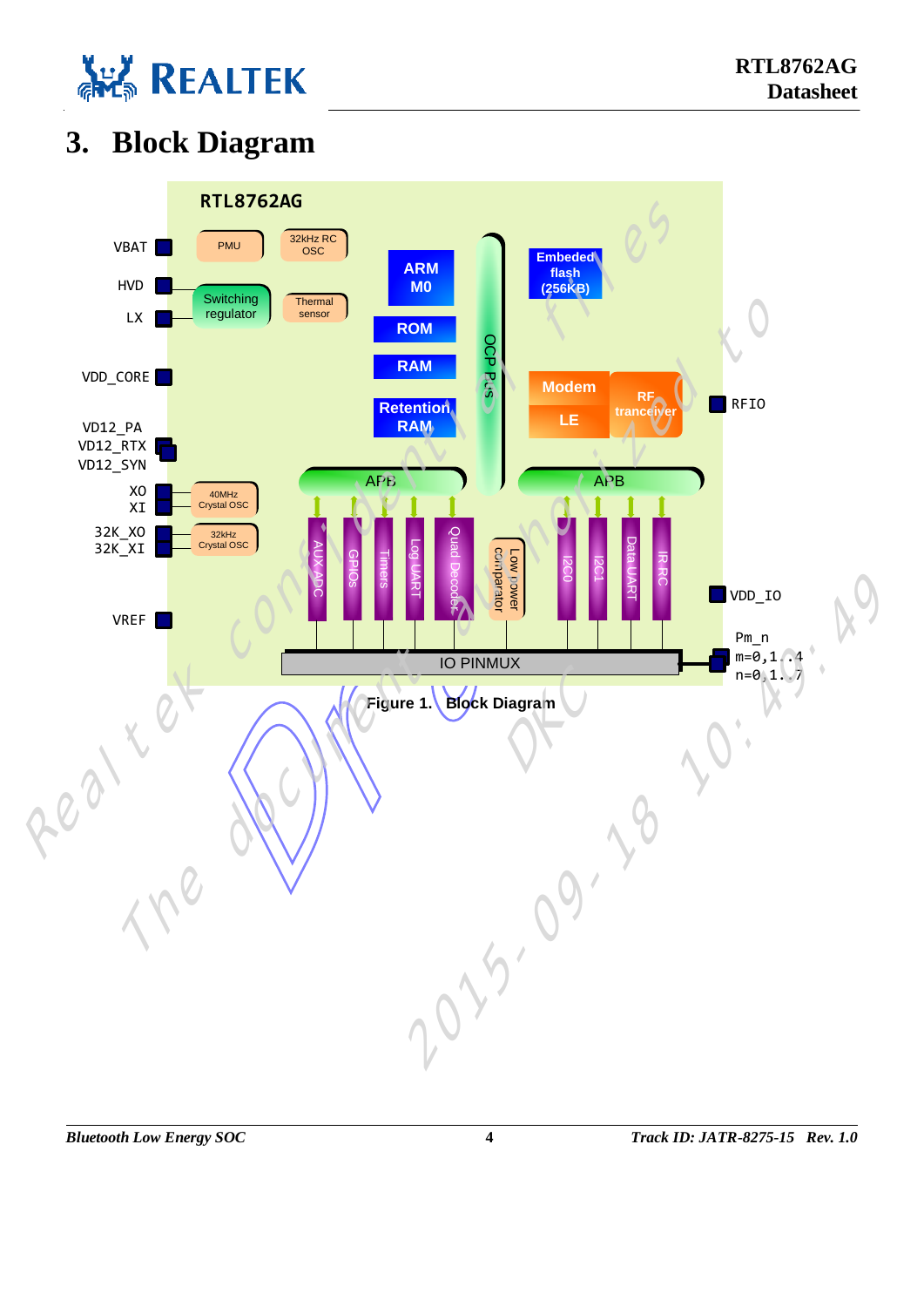

#### <span id="page-8-0"></span>**4. Pin Assignment s**

<span id="page-8-2"></span><span id="page-8-1"></span>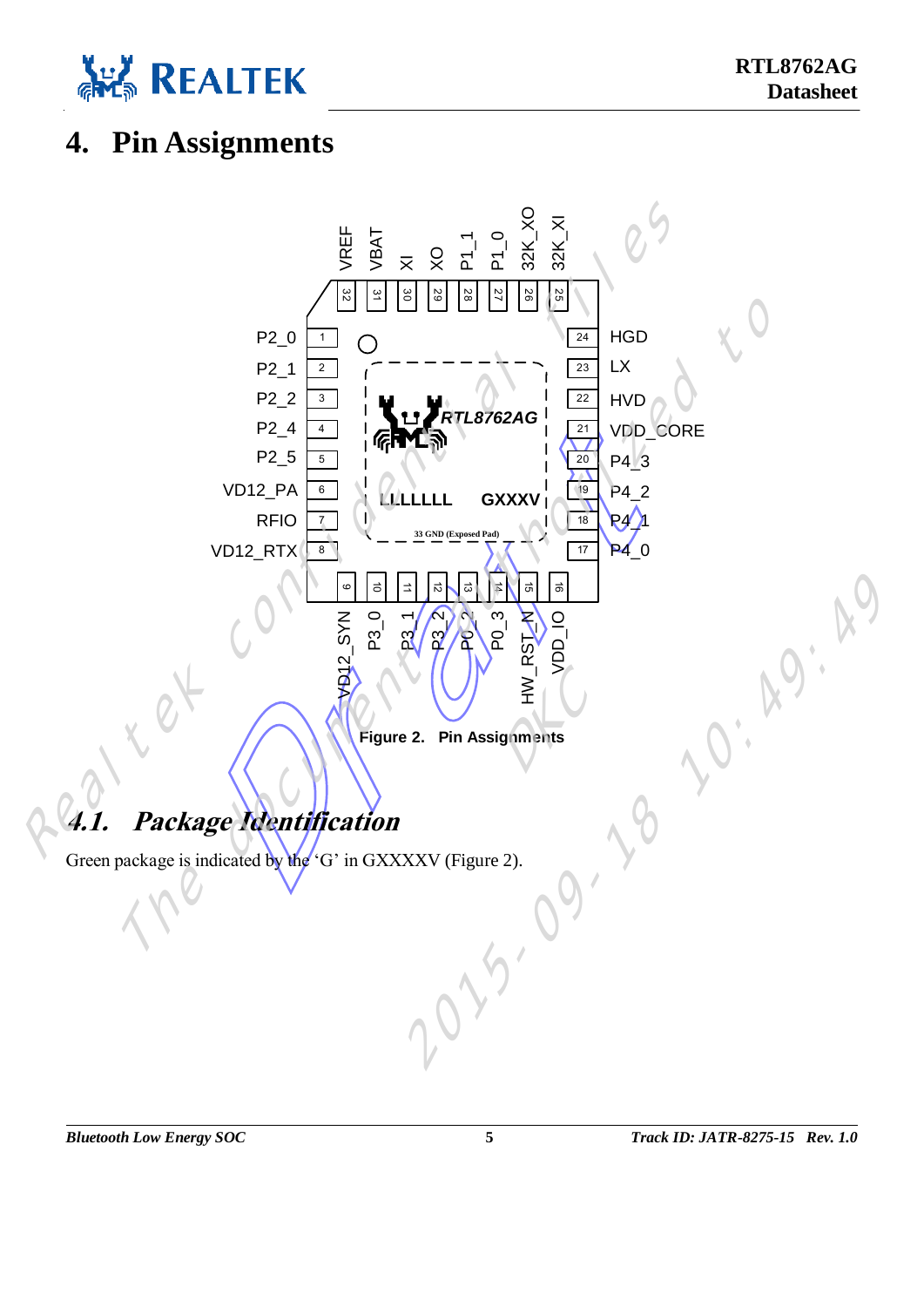

#### <span id="page-9-0"></span>**5. Pin Descriptions**

The following signal type codes are used in the tables:

- I: Input O: Output O: Output
- P: Power

#### <span id="page-9-1"></span>**5.1. RF Interface**

|               |             | Table 1. RF Interface     |
|---------------|-------------|---------------------------|
| <b>Symbol</b> | <b>Type</b> | <b>Pin No</b> Description |
| <b>RFIO</b>   | IC          | <b>BT TRX</b> signal      |
|               |             |                           |

#### **5.2. XTAL and System Interface**

| <b>Symbol</b>                      | <b>Type</b>  | Pin No               | Description                                       |
|------------------------------------|--------------|----------------------|---------------------------------------------------|
| <b>RFIO</b>                        | IO           |                      | <b>BT TRX</b> signal                              |
| 5.2. XTAL and System Interface     |              |                      |                                                   |
|                                    |              |                      | Table 2. XTAL Interface                           |
| <b>Symbol</b>                      | <b>Type</b>  | Pin No               | <b>Description</b>                                |
| 32K_XI                             |              | 25                   | 32k crystal input or external 32k clock input     |
| 32K_XO                             | O            | 26                   | 32k crystal output                                |
| XI                                 |              | 30                   | 40MHz crystal input or external 40MHz clock input |
| XO                                 | O            | 29                   | 40MHz crystal output                              |
| HW_RST_N                           | T            | $\overline{15}$      | Hardware reset pin, low active                    |
| <b>General Purpose 10s</b><br>5.3. |              |                      |                                                   |
|                                    |              | Table <sup>3</sup> . | <b>General Purpose IOs</b>                        |
| <b>Symbol</b>                      | <b>Type</b>  | Pin No               | <b>Description</b>                                |
| $P2_0$                             | <b>IQ</b>    |                      | General purpose IO                                |
| $P2_1$                             | $\mathbf{Q}$ |                      | General purpose IO                                |
| $P2_2$                             | IO           | 3                    | General purpose IO                                |

#### **5.3. General Purpose IOs**

| Table 1 RF Interface<br><b>Description</b><br>Pin No<br><b>BT TRX</b> signal<br>7<br><b>5.2. XTAL and System Interface</b><br>Table 2. XTAL Interface<br>Pin No<br>Description<br>32k crystal input or external 32k clock input<br>25<br>32k crystal output<br>26<br>40MHz orystal input or external 40MHz clock input<br>30 |
|------------------------------------------------------------------------------------------------------------------------------------------------------------------------------------------------------------------------------------------------------------------------------------------------------------------------------|
|                                                                                                                                                                                                                                                                                                                              |
|                                                                                                                                                                                                                                                                                                                              |
|                                                                                                                                                                                                                                                                                                                              |
|                                                                                                                                                                                                                                                                                                                              |
|                                                                                                                                                                                                                                                                                                                              |
|                                                                                                                                                                                                                                                                                                                              |
|                                                                                                                                                                                                                                                                                                                              |
|                                                                                                                                                                                                                                                                                                                              |
|                                                                                                                                                                                                                                                                                                                              |
| 40MHz crystal output<br>29                                                                                                                                                                                                                                                                                                   |
| $\sqrt{5}$<br>Hardware reset pin, low active<br><b>General Purpose 10s</b>                                                                                                                                                                                                                                                   |
| Table 3. General Purpose IOs                                                                                                                                                                                                                                                                                                 |
| Pin No<br><b>Description</b>                                                                                                                                                                                                                                                                                                 |
| General purpose IO                                                                                                                                                                                                                                                                                                           |
| General purpose IO                                                                                                                                                                                                                                                                                                           |
| 3<br>General purpose IO                                                                                                                                                                                                                                                                                                      |
| $\overline{4}$<br>General purpose IO, I2C_SDA0 (default)                                                                                                                                                                                                                                                                     |
| 5<br>General purpose IO, I2C_SCL0(default)                                                                                                                                                                                                                                                                                   |
| $10\,$<br>General purpose IO                                                                                                                                                                                                                                                                                                 |
| General purpose IO, UART_RX(default)<br>11                                                                                                                                                                                                                                                                                   |
| 12<br>General purpose IO<br>General purpose IO, 20mA driving capability                                                                                                                                                                                                                                                      |
| 13<br>14<br>General purpose IO, 20mA driving capability                                                                                                                                                                                                                                                                      |
| 17<br>General purpose IO, SPI0_CLK(default)                                                                                                                                                                                                                                                                                  |
| General purpose IO, SPI0_MISO(default)<br>18                                                                                                                                                                                                                                                                                 |
| General purpose IO, SPI0_MOSI(default)<br>19                                                                                                                                                                                                                                                                                 |
| 20<br>General purpose IO, SPI0_CS_N(default)                                                                                                                                                                                                                                                                                 |
|                                                                                                                                                                                                                                                                                                                              |

*Bluetooth Low Energy SOC*

**6** *Track ID: JATR -8275 -15 Rev. 1.0*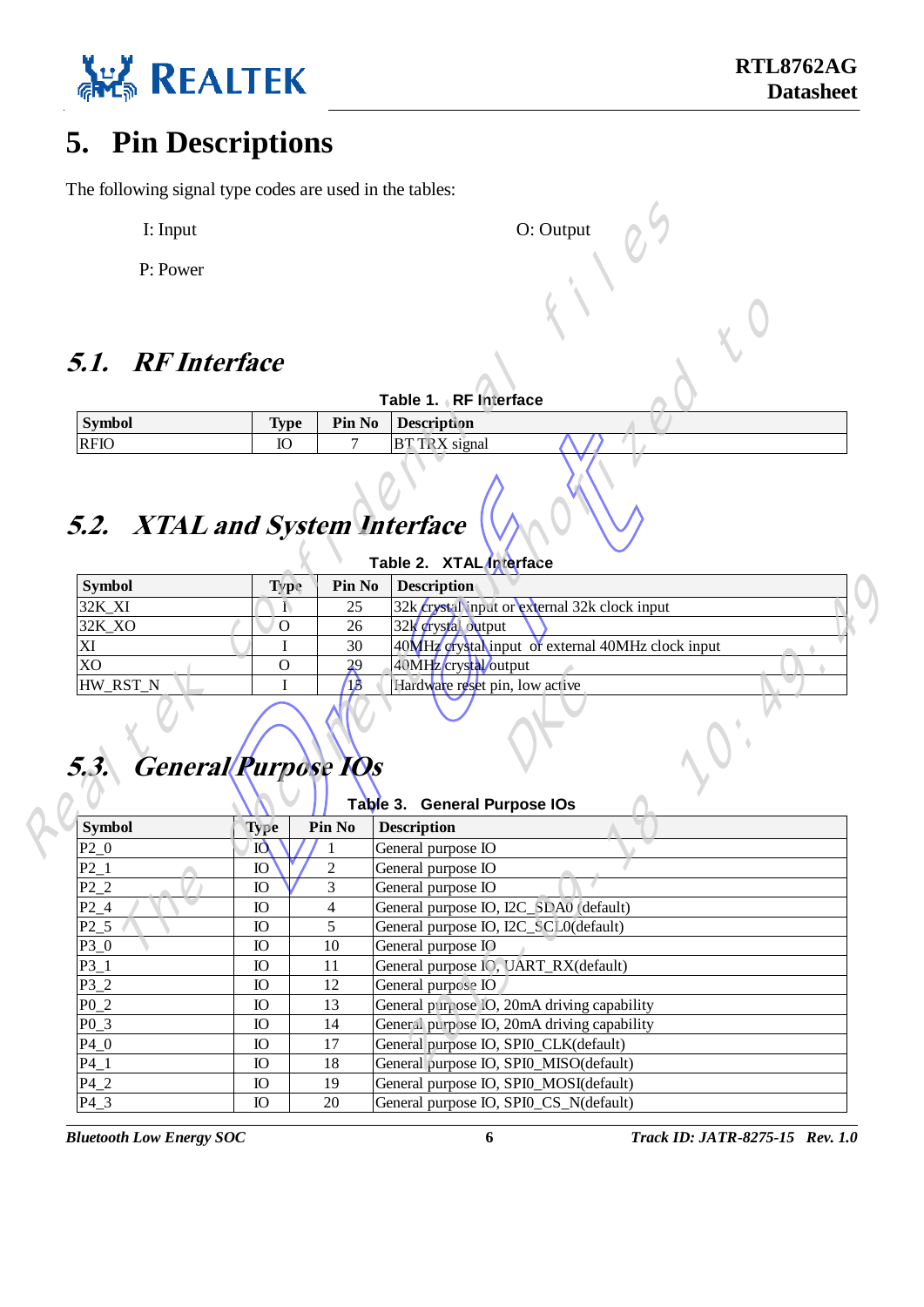<span id="page-10-0"></span>

| <b>Symbol</b>  | <b>Type</b> | Pin No | <b>Description</b>                  |
|----------------|-------------|--------|-------------------------------------|
| P <sub>1</sub> |             | ∼      | General purpose IO, SWDIO(default)  |
| P1             |             | 28     | General purpose IO, SWDCLK(default) |

#### **5.4. Power Pins**

|                              | <b>Type</b>  | Pin No | Table 4. Power Pins<br><b>Description</b>           |
|------------------------------|--------------|--------|-----------------------------------------------------|
| <b>Symbol</b><br><b>VREF</b> | $\mathbf{P}$ | 32     | ADC reference voltage (decouple)                    |
| VD12_PA                      | ${\bf P}$    | 6      | supply 1.2V power for PA                            |
| VD12_RTX                     | ${\bf P}$    | 8      | supply 1.2V power for RF transceiver                |
| VD12_SYN                     | ${\bf P}$    | 9      | supply 1.2V power for synthesizer                   |
| VDD_IO                       | ${\bf P}$    | 16     | supply 1.8V~3.3V power for digital IO PADs          |
| VDD_CORE                     | ${\bf P}$    | 21     | supply 1.2V power for digital core                  |
| <b>HVD</b>                   | ${\bf P}$    | 22     | supply 2.6~3.3V power for Switching regulator input |
| LX                           | ${\bf P}$    | 23     | Switching regulator output                          |
| <b>HGD</b>                   | ${\bf P}$    | 24     | Ground for switching regulator                      |
| <b>VBAT</b>                  | ${\bf P}$    | 31     | Battery voltage input                               |
|                              |              |        |                                                     |
|                              |              |        | 225.09.                                             |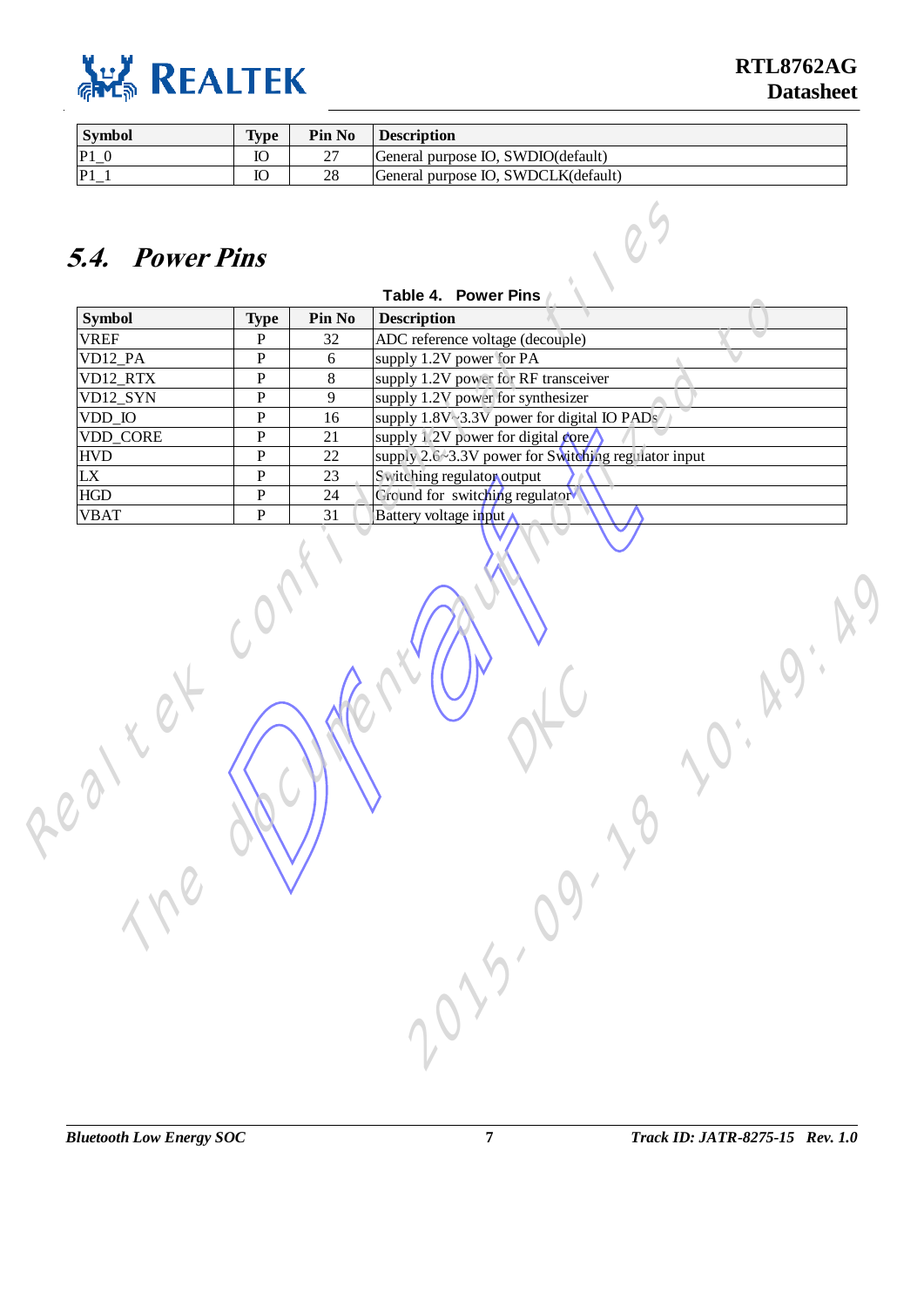

#### <span id="page-11-0"></span>**6. Electrical and Thermal Characteristics**

#### <span id="page-11-1"></span>**6.1. Temperature Limit Ratings**

<span id="page-11-3"></span>

|                                      | Table 5. Temperature Limit Ratings |                |                 |
|--------------------------------------|------------------------------------|----------------|-----------------|
| <b>Parameter</b>                     | <b>Minimum</b>                     | <b>Maximum</b> | Units           |
| <b>Storage Temperature</b>           | -55                                | $+125$         | $\circ$         |
| <b>Ambient Operating Temperature</b> |                                    | $+70$          | $\rm ^{\circ}C$ |
| <b>Junction Temperature</b>          |                                    | $+125$         | $\rm ^{\circ}C$ |

#### <span id="page-11-4"></span><span id="page-11-2"></span>**6.2. Power Supply DC Characteristics**

| Table 6. Power Supply DC Characteristics |  |  |  |  |  |  |
|------------------------------------------|--|--|--|--|--|--|
|------------------------------------------|--|--|--|--|--|--|

| <b>Parameter</b>                                     |                                             | <b>Minimum</b>                           | <b>Maximum</b>      |                | <b>Units</b>      |
|------------------------------------------------------|---------------------------------------------|------------------------------------------|---------------------|----------------|-------------------|
| <b>Storage Temperature</b>                           |                                             | $-55$                                    | $\bullet$<br>$+125$ |                | $\rm ^{\circ}C$   |
| <b>Ambient Operating Temperature</b>                 |                                             | $\overline{0}$                           | $+70$               |                | $\rm ^{\circ}C$   |
| Junction Temperature                                 |                                             | $\boldsymbol{0}$                         | $+125$              |                | $\overline{C}$    |
|                                                      | <b>6.2. Power Supply DC Characteristics</b> | Table 6. Power Supply DC Characterístics |                     |                |                   |
| <b>Symbol</b>                                        | <b>Parameter</b>                            | Minimum                                  | <b>Typical</b>      | <b>Maximum</b> | <b>Units</b>      |
| <b>VBAT</b>                                          | Single power source of whole<br>chip        |                                          |                     | $\sqrt{3.6}$   | V                 |
| VDD_CORE<br>VD12_PA<br>VD12_RTX<br>VD12_SYN          | 1.2V Core and RFAFE Supply<br>Voltage       | <b>1.YO</b>                              | 1.2                 | 1.32           | V                 |
| $VDD$ <sub>-IO</sub> Note                            | Power for digital IO PADs                   | 1.8                                      |                     | 3.6            | V                 |
| <b>HVD</b>                                           | Power for switching regulator               | 1.8                                      |                     | 3.6            | $\mathbf{V}$      |
| 6.3.                                                 | Digital IO Pin DC Characteristics           | Table 7.3.3V IO Pin DC Characteristics   |                     |                | Note: VDD-IOSVBAT |
| <b>Symbol</b>                                        | Parameter                                   | <b>Minimum</b>                           | <b>Normal</b>       | <b>Maximum</b> | <b>Units</b>      |
|                                                      | Input high voltage                          | 2.0                                      | 3.3                 | 3.6            | V                 |
|                                                      |                                             |                                          | θ                   | 0.9            | $\mathbf V$       |
|                                                      | Input low voltage                           |                                          |                     | 3.3            | $\mathbf V$       |
|                                                      | Output high voltage                         | 2.97                                     |                     |                |                   |
| $V_{IH}$<br>$\rm V_{II}$<br>$\rm V_{OH}$<br>$V_{OL}$ | Output low voltage                          | $\boldsymbol{0}$                         |                     | 0.33           | $\mathbf V$       |

#### **6.3. Digital IO Pin DC Characteristics**

#### **Table 7. 3.3V IO Pin DC Characteristics**

| <b>Symbol</b>   | Parameter           | <b>Minimum</b> | <b>Normal</b> | <b>Maximum</b> | <b>Units</b> |
|-----------------|---------------------|----------------|---------------|----------------|--------------|
| $V_{IH}$        | Input nigh voltage  |                |               | 3.6            |              |
| $V_{\text{IL}}$ | Input low voltage   |                |               | 0.9            |              |
| $V_{OH}$        | Output high voltage | 2.97           |               | 3.3            |              |
| $V_{OL}$        | Output low voltage  |                |               | 0.33           |              |

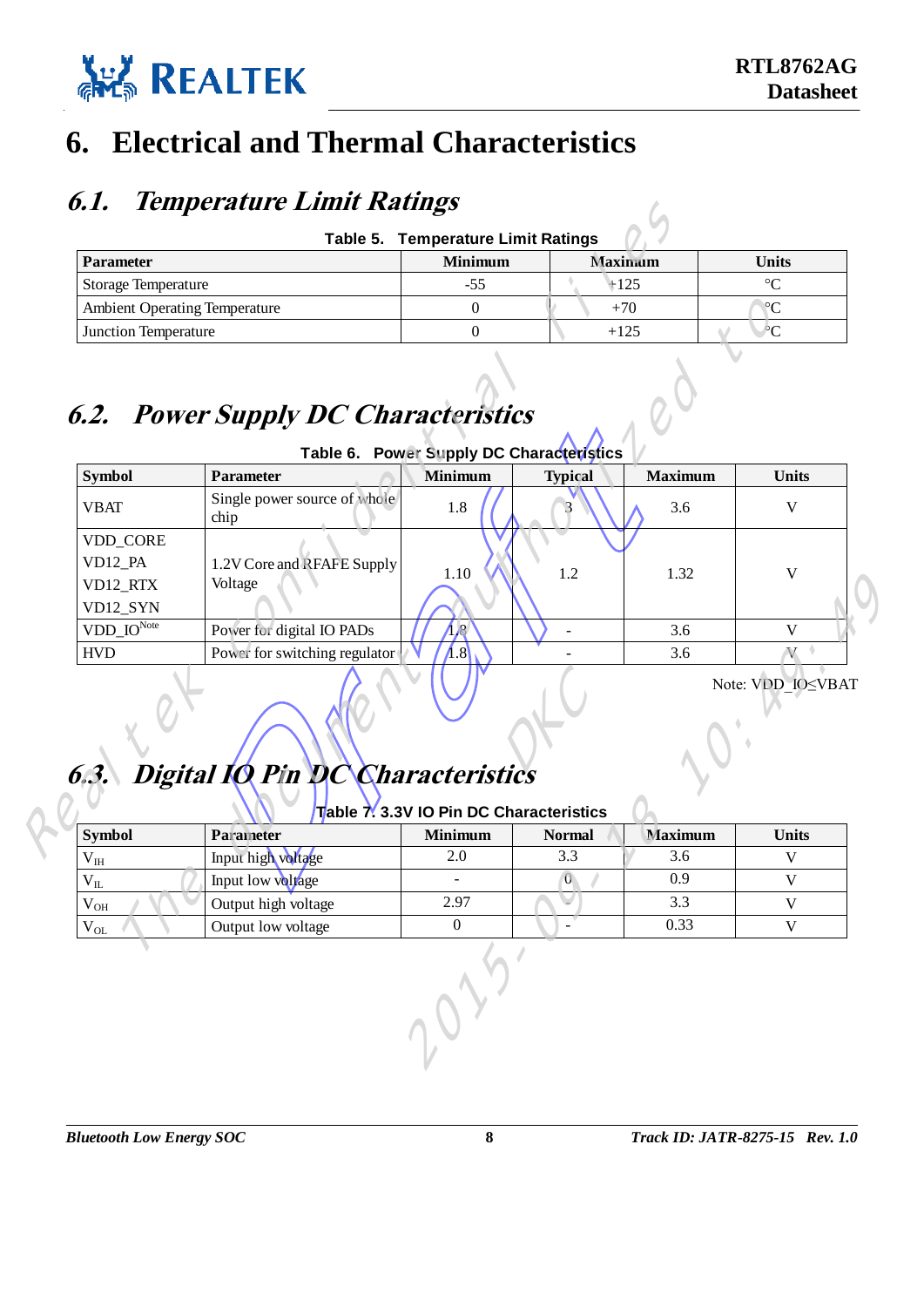<span id="page-12-0"></span>

| $1.8\,$<br>$2.8\,$<br>3.1<br>Input high voltage<br>$\mathbf V$<br>$\rm V_{\rm IH}$<br>$\overline{0}$<br>$0.8\,$<br>$\mathbf V$<br>$\rm V_{IL}$<br>Input low voltage<br>$\blacksquare$<br>2.5<br>3.1<br>Output high voltage<br>$\mathbf V$<br>$\rm V_{OH}$<br>$\equiv$<br>0.28<br>$\boldsymbol{0}$<br>Output low voltage<br>$\mathbf V$<br>$\rm V_{OL}$<br>$\sim$<br>$\mathcal{L}$ | <b>The W</b><br>2010-110 | <b>Symbol</b> | <b>Parameter</b> | <b>Minimum</b> | <b>Normal</b> | <b>Maximum</b> | <b>Units</b> |
|-----------------------------------------------------------------------------------------------------------------------------------------------------------------------------------------------------------------------------------------------------------------------------------------------------------------------------------------------------------------------------------|--------------------------|---------------|------------------|----------------|---------------|----------------|--------------|
|                                                                                                                                                                                                                                                                                                                                                                                   |                          |               |                  |                |               |                |              |
|                                                                                                                                                                                                                                                                                                                                                                                   |                          |               |                  |                |               |                |              |
|                                                                                                                                                                                                                                                                                                                                                                                   |                          |               |                  |                |               |                |              |
|                                                                                                                                                                                                                                                                                                                                                                                   |                          |               |                  |                |               |                |              |
|                                                                                                                                                                                                                                                                                                                                                                                   |                          |               |                  |                |               |                |              |

#### **Table 8. 2.8V IO Pin DC Characteristics**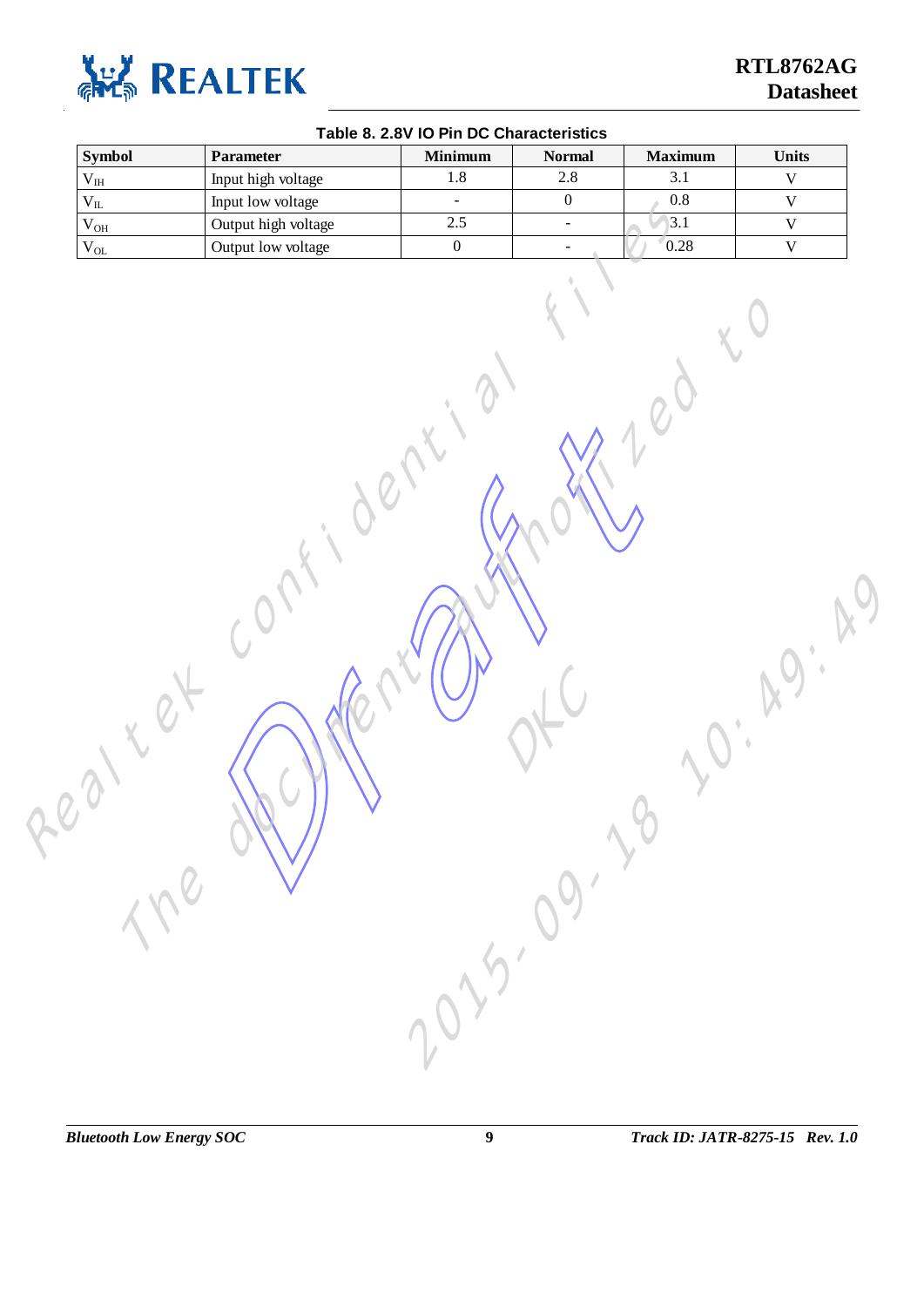<span id="page-13-1"></span>

#### <span id="page-13-0"></span>**6.4. Power Consumption**

#### **6.4.1. Low Power Mode**

<span id="page-13-2"></span>

|                   |                               |                          | <b>Table 9. Low Power Mode</b>  |            |                                 |                                              |
|-------------------|-------------------------------|--------------------------|---------------------------------|------------|---------------------------------|----------------------------------------------|
| <b>Power mode</b> | <b>Always on</b><br>registers | 32k<br><b>RCOSC/XTAL</b> | <b>Retention</b><br><b>SRAM</b> | <b>CPU</b> | <b>Wakeup</b><br>method         | <b>Current</b><br>consumption<br>$(VBAT=3V)$ |
| Power down        | ON                            | <b>OFF</b>               | <b>OFF</b>                      | <b>OFF</b> | Wakeup by<br><b>GPIO</b>        | TBD                                          |
| Hibernate         | <b>ON</b>                     | ON                       | <b>OFF</b>                      | <b>OFF</b> | Wakeup by<br><b>GPIO</b> or RTC | <b>TBD</b>                                   |
| Deep LPS          | <b>ON</b>                     | 0N                       | Retention                       | <b>OFF</b> | Wakeup by<br>GPIO, timer        | <b>TBD</b>                                   |

#### <span id="page-13-3"></span>**6.4.2. Active Mode**

| <b>Power mode</b>           | Always on<br>registers | 32k<br><b>RCOSC/XTAL</b>         | <b>Table 9. Low Power Mode</b><br><b>Retention</b><br><b>SRAM</b> | <b>CPU</b>                                | <b>Wakeup</b><br>method  | <b>Current</b><br>consumption<br>$(VBAT=3V)$ |
|-----------------------------|------------------------|----------------------------------|-------------------------------------------------------------------|-------------------------------------------|--------------------------|----------------------------------------------|
| Power down                  | ON                     | <b>OFF</b>                       | <b>OFF</b>                                                        | OFF                                       | Wakeup by<br><b>GPIO</b> | <b>TBD</b>                                   |
| Hibernate                   | <b>ON</b>              | <b>ON</b>                        | OFF *                                                             | OFF                                       | Wakeup by<br>GPIO or RTC | <b>TBD</b>                                   |
| Deep LPS                    | $\mathbf{ON}$          | $\mathbf{ON}$                    | Retention                                                         | <b>OFF</b>                                | Wakeup by<br>GPIO, timer | TBD                                          |
|                             |                        | <b>Power Mode</b>                | Table 10. Active Mode                                             | <b>Current Consumption</b><br>$(VBAT=3V)$ |                          |                                              |
|                             |                        | Active RX mode<br>Active TX mode |                                                                   | TBD<br><b>TBD</b>                         |                          |                                              |
|                             |                        |                                  |                                                                   |                                           |                          |                                              |
|                             |                        |                                  |                                                                   |                                           |                          |                                              |
|                             |                        |                                  |                                                                   |                                           |                          |                                              |
|                             |                        |                                  |                                                                   |                                           |                          |                                              |
|                             |                        |                                  |                                                                   |                                           |                          |                                              |
|                             |                        |                                  |                                                                   |                                           |                          |                                              |
| $\mathcal{L}_{\mathcal{C}}$ |                        |                                  |                                                                   |                                           |                          |                                              |
|                             |                        |                                  | 225-29                                                            |                                           |                          |                                              |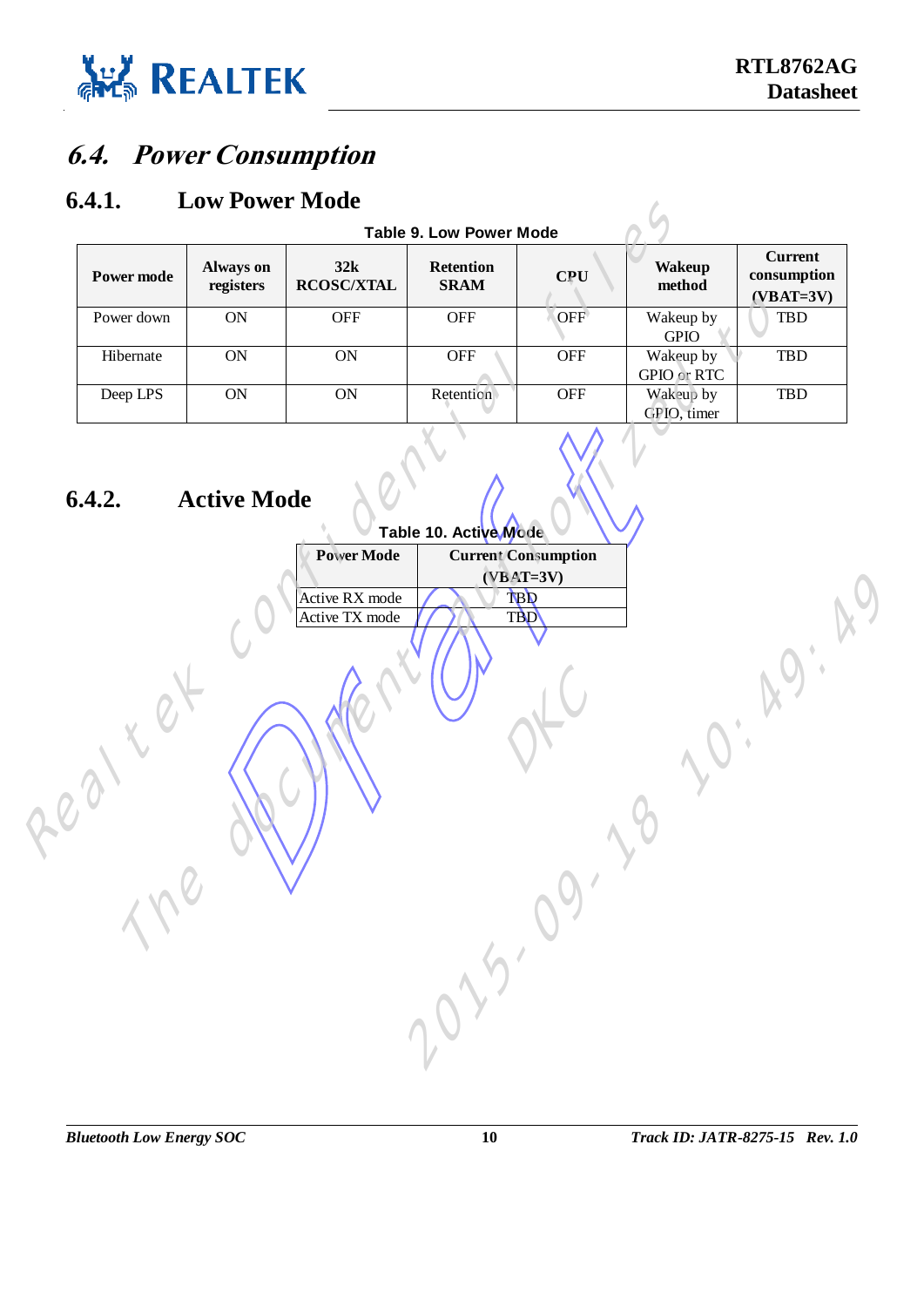

#### <span id="page-14-0"></span>**7. Mechanical Dimensions**

Plastic Quad Flat No Lead Package 32 Leads 5x5mm